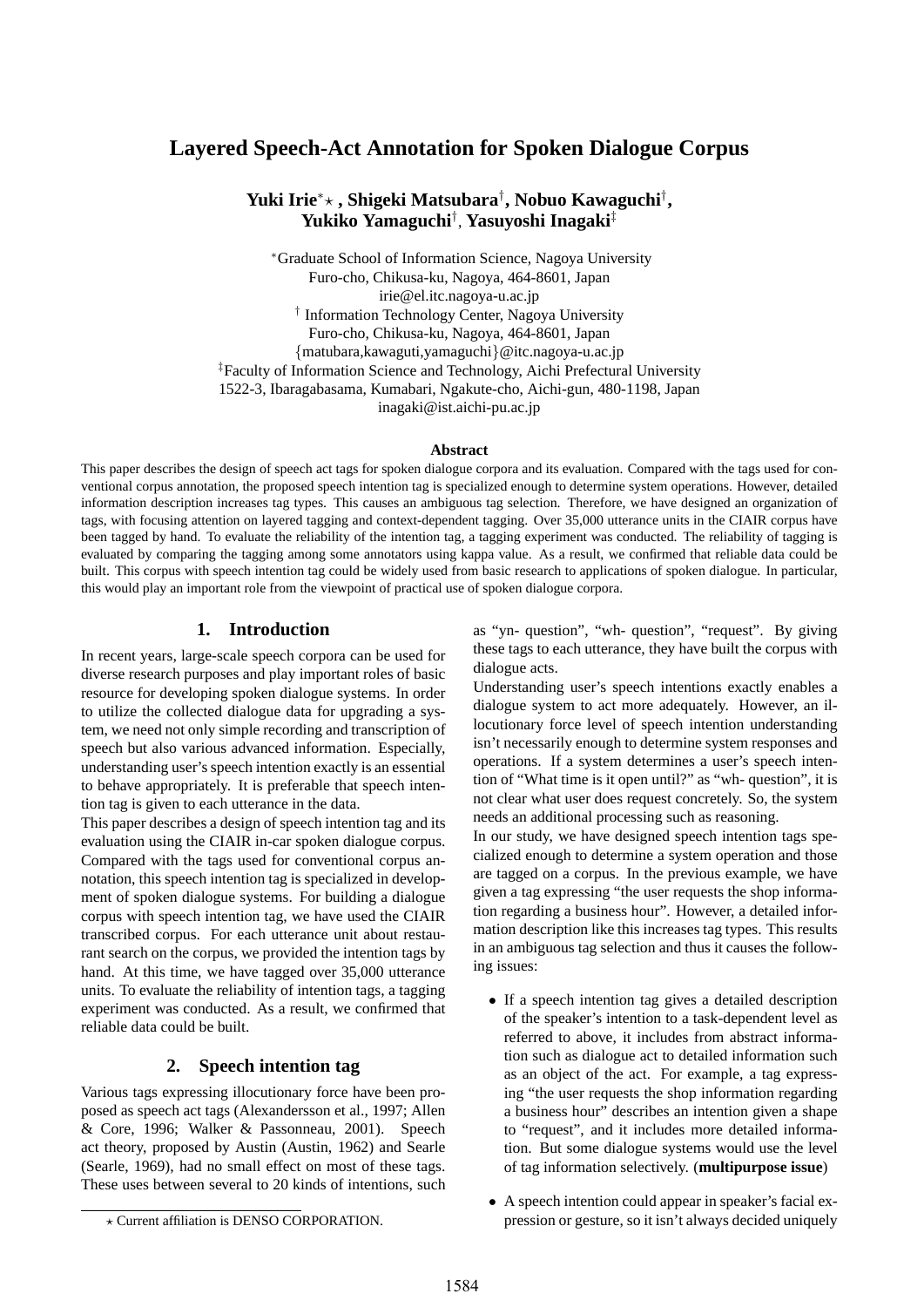

Figure 1: Recording environment for in-car speech

only from transcripts. For example, some people would consider "ima ai-te iru-kana. (Is it open now?)" as "the user asks whether the shop is open now or not", other people would consider it as "the user asks whether there is any vacant seat now or not." So, it is difficult for an annotator who isn't a dialogue participant to understand utterances exactly. Also when the utterances are semantically ambiguous, given tags differ depending on the annotator's interpretation. (**reliability isssue**)

On the other hand, we have designed an organization of tags, focused attention on layered tagging and contextdependent tagging:

- *•* **Layered tagging:** In reference to a multipurpose problem, we have divided a tag into several layers according to degree of abstraction. More detailed speech intention can express by combining some levels of intention tag.
- *•* **Context-dependent tagging:** In regard to a reliability problem, we respect participants' judgments and assume that participants in the dialogue are cooperative enough. So we decide the intention tag based on how the listener understood. Specifically, we select a tag referring to the corresponding response utterance. According to this criterion, if a response to "ima ai-te iru-kana (Is it open now?)" is "The business hour is from 9 to 20", then the speech intention of this utterance is regarded as "the user asks the business hour", if a response is "That is full now" then the intention is "the user asks if a seat is available".

## **3. Design of speech intention tag and annotation**

For building a dialogue corpus with speech intention tag, we have used the CIAIR transcribed corpus (Kishida et al., 2003).

#### **3.1. CIAIR in-car spoken dialogue corpus**

At the Center for Integrated Acoustic Information Research (CIAIR), Nagoya University, we had collected an in-car spoken dialogue corpus aiming at realization of a robust spoken dialogue system in a real world environment (Kawaguchi et al., 2001; Kawaguchi et al., 2002;

Table 1: Layered intention tag (part of)

| Discouse       | Action  | Object       | Argument |
|----------------|---------|--------------|----------|
| act(1st)       | (2nd)   | (3rd)        | (4th)    |
| Request        | Confirm | Shop         | ShopName |
| Propose        | Exhibit | Parking      | Genre    |
| <b>Express</b> | Search  | ShopInfo     | Price    |
| Suggest        | Select  | SearchResult | Place    |
| Statement      | Guide   | ParkingInfo  | Date     |

Table 2: Size of the corpus

| Item                 | <b>Numbers</b> |
|----------------------|----------------|
| Subject              | 1,256          |
| Dialogue             | 3,641          |
| Driver's utterance   | 16,224         |
| Operater's utterance | 19.187         |

Kawaguchi et al., 2004). Figure 1 shows the recording environment for in-car speech. This corpus is a multi-modal corpus consisting of audio, videos, driving information and transcripts, and the world's largest scale corpus recording the dialogues between a driver and a navigator with around 800 subjects, the volume of language data is about 1.03 million morphemes. Large-scale corpora can become the important resources for promoting various researches, and it is expected to be used by many researchers.

The transcription of dialogue speech was based on the transcription criteria for the Corpus of Spontaneous Japanese (CSJ) (Maekawa et al., 2000). An example of a transcript is shown in Figure 2.

#### **3.2. Organization of intention tag**

We have designed the organization of a speech intention tag according to the above concepts. Figure 3 shows a part of the organization of intention tags. And Table 1 shows a part of layered intention tags (LIT). LIT is composed of four layers, "Discourse act", "Action", "Object" and "Argument". "Discourse act" layer denotes the role of the utterance unit in the dialogue. "Action" layer denotes the action of the utterance unit. "Object" layer denotes the object of the action such as "Shop","Parking", etc. "Argument" layer denotes the other miscellaneous information about the utterance unit. Most of the argument layer tags can be decided directly from the specific keywords in the sentence. All "Discourse act" layer tags is independent on tasks. Other layer tags express more detailed information, and include task-dependent tags. As Figure 3 shows, the upperlayered intention tag and the lower-layered one depends on each other. For example, "Object" layer tag of the utterance tagged "Express" on "Discourse act" layer is is either "Guide" or "Reserve".

#### **3.3. Annotation of spoken dialogue corpus**

For building a dialogue corpus with LIT, we have used the CIAIR transcribed corpus (Kishida et al., 2003). For each utterance unit about restaurant search on the corpus, we provided the speech intention tag by hand. At this time, we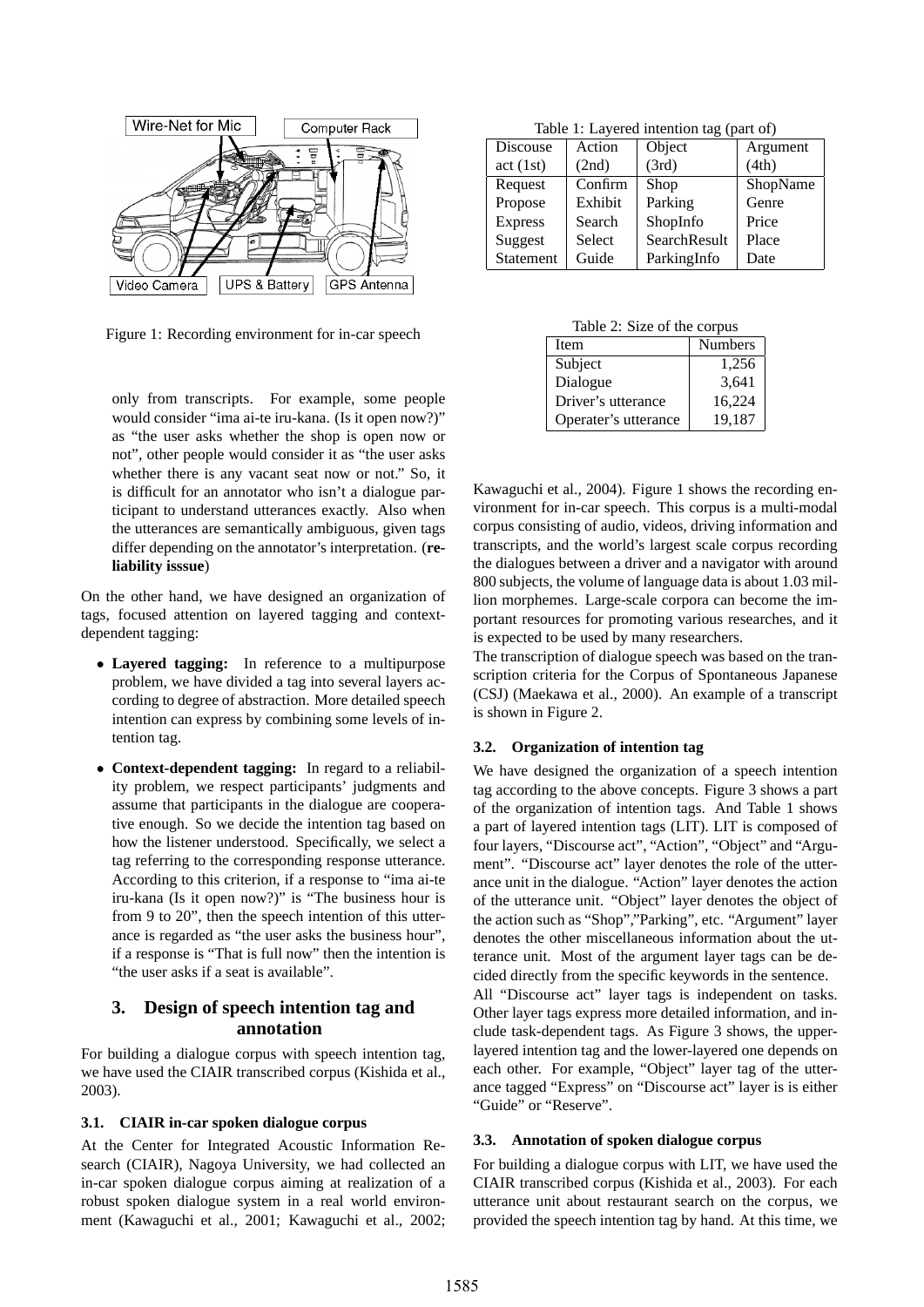| $0.003 - 0.0004:955 - 0.0006:560$ M:D:N:O:   |                                                                                         |                                      |  |  |
|----------------------------------------------|-----------------------------------------------------------------------------------------|--------------------------------------|--|--|
| じゃあ<br>マック<br>教えてください <sb></sb>              | [McDonald's]<br>[Please tell me]                                                        | &ジャー<br>&マック<br>&オシエテクダサイ <sb></sb>  |  |  |
| $0.004 - 0.008:101 - 0.009:952$ F:O:N:I:     |                                                                                         |                                      |  |  |
| はい<br>マクドナルドですね <sb></sb>                    | [Yes]<br>[McDonald's]                                                                   | &ハイ<br>&マクドナルドデスネ <sb></sb>          |  |  |
| $0.005 - 0.010:665 - 0.014:111$ F:O:N:O:     |                                                                                         |                                      |  |  |
| この先<br>二百メートル先に<br>マクドナルドが<br>あります <sb></sb> | [Around here]<br>[200 meters away form here] &ニヒャクメートルサキニ<br>[McDonald's]<br>[There is] | &コノサキ<br>&マクドナルドガ<br>&アリマス <sb></sb> |  |  |

Figure 2: Transcript of in-car speech corpus



Figure 3: Organization of layered intention tag

have tagged for over 35,000 utterance units. Figure 4 shows an example of a dialogue corpus with layered intention tags. We tagged two kinds of conversations, human-human conversation and human-WOZ conversation. This enables to analyze the effect of the difference in performance between dialogue parties (Kishida et al., 2003).

For tagging LIT, we have made an instruction manual. This manual gives a detailed explanation such as a procedure for annotation, detailed information of LIT, a connection restriction among layers, and an annotation unit. When we built the transcribed corpus, an utterance was divided into utterance units by a pause of 200 ms or more. In general, an utterance unit isn't necessarily corresponding to an annotation unit such as sentence. In our restaurant search task, however, most utterance units correspond with a sentence. So, one speech intention tag is given to one utterance unit in principle. But the following exceptions are allowed:

• When the speech intention is over several utterance units, several utterance units are combined, and one intention tag is given to them. For example, two consecutive utterance units "ninki-no aru udonya desu-to (a popular noodle shop is)", "Kanematsu ga kono-saki-ni ari-masu (Kanematsu down the road)" are combined. And we give one intention tag to "ninki-no aru udonya desu-to Kanematsu ga kono-saki-ni ari-masu (A popular noodle shop is Kanematsu down the road.)"

• When the utterance unit has several speech intentions, we divide the utterance unit into clauses, which is corresponding to the clause in English roughly, and one intention tag is given to one divided unit. For example, one utterance unit "Kanematsu-ni-wa chushajoga ari-masen-ga, yoroshi-desu-ka (Though Kanematsu doesn't have the parking area, is it OK?)" is divided into two units "Kanematsu-ni-wa chushajo-ga ari-masen-ga (Though Kanematsu doesn't have the parking area)" , "yoroshi-desu-ka (is it OK?)", and then one intention tag is given to each unit.

Table 2 shows the size of the spoken dialogue corpus with LIT. LIT which appeared in the spoken dialogue corpus is 95 types. It counts a combination of "Discourse act", "Action", "Object" and "Argument" layer.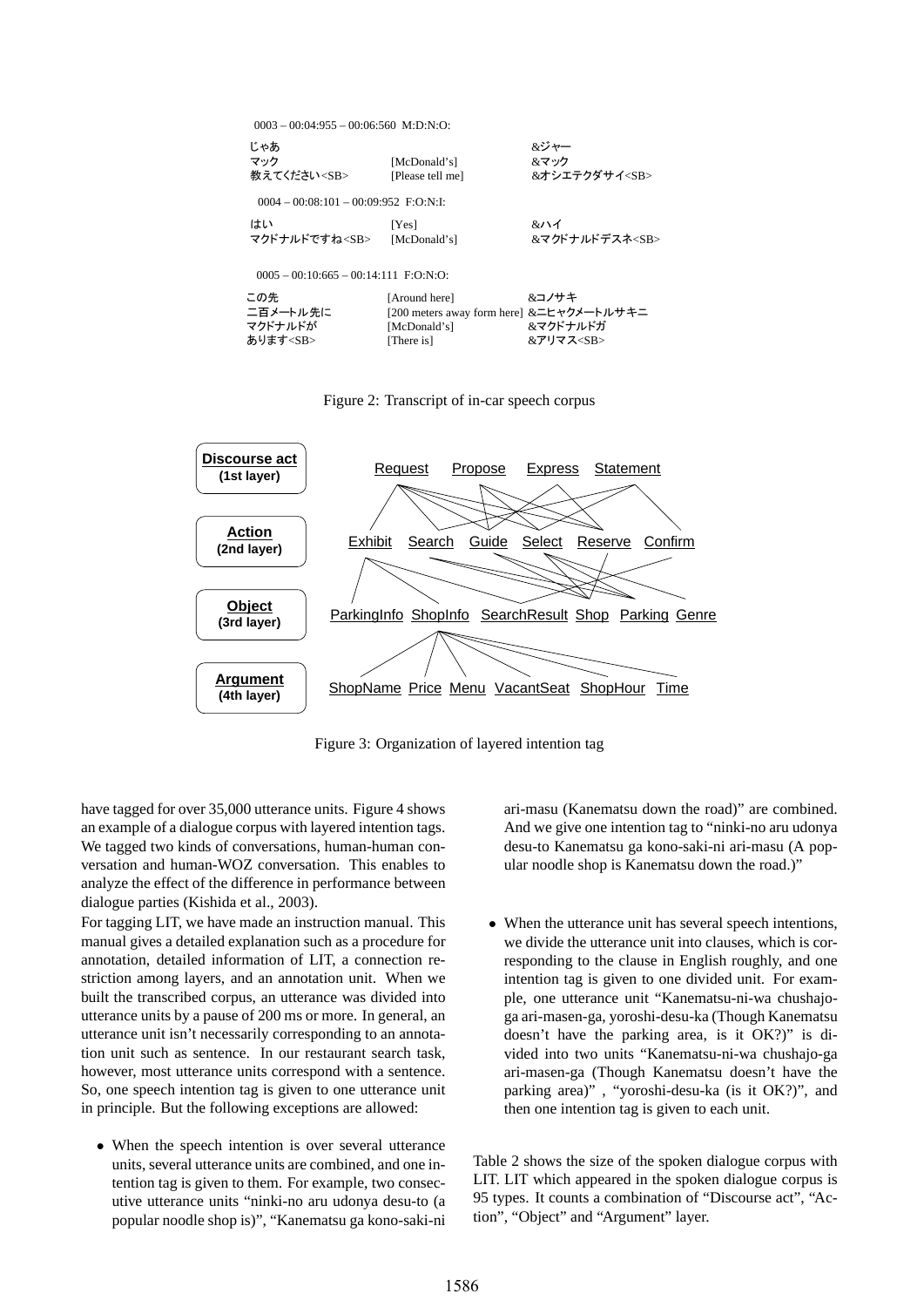| Transcription                                                             | Layered intention tag                         |
|---------------------------------------------------------------------------|-----------------------------------------------|
| Chuka-no o-mise aru-kana.<br>(I'm looking for a Chinese restaurant.)      | Request + Search + Shop + -                   |
| Chikaku-ni Daikokuten-ga ari-masu.<br>(There is Daikokuten near here.)    | Statement + Exhibit + SearchResult + ShopName |
| Sono mise-ni ramen-wa aru-no-kana.<br>(Does it serve Chinese noodles?)    | Request + Exhibit + ShopInfo + Menu           |
| Hai gozai-masu<br>(Yes it does.)                                          | Statement + Exhibit + ShopInfo + Menu         |
| Soko-ni an'nai-shi-te.<br>(Please guide me there.)                        | Request + Guide + Shop + -                    |
| Daikokuten-made go-an'nai-shi-masu.<br>(OK. I'll navigate to Daikokuten.) | Express + Guide + Shop + -                    |
|                                                                           |                                               |

Figure 4: Example of layered intention tag annotation

Table 3: Experimental result

|      | Experiment I | Experiment II |
|------|--------------|---------------|
| P(O) | 0.853        | 0.705         |
| P(E) | 0.071        | 0.052         |
|      | 0.842        | 0.689         |

Table 4: Experimental result (Experiment I)

|      | Discourse | Action | Object | Argument |
|------|-----------|--------|--------|----------|
|      | act(1st)  | (2nd)  | (3rd)  | (4th)    |
| P(O) | 0.930     | 0.911  | 0.904  | 0.881    |
| P(E) | 0.341     | 0.252  | 0.184  | 0.302    |
| к,   | 0.907     | 0.881  | 0.883  | 0.829    |

## **4. Evaluation of organization of intention tag**

To evaluate the reliability of layered intention tag proposed in this paper, an evaluation experiment was conducted. If the selected tag varies among annotators, the conclusion derived from the tagged data could not be considered to be reliable.

Several researches discussed the reliability of a tag (Core & Allen, 1997; JDRI, 2000). In these researches, the reliability of a tag was evaluated by the comparison of tagging among some annotators. As an indicator of a quantitative evaluation, how many subjective judgments correspond among several annotators, Cohen's kappa value is frequently used (Carletta, 1996; Core & Allen, 1997; JDRI, 2000). So we have also used it as a measure of reliability. The kappa value measures an agreement among a set of tagging annotators, correcting for expected chance agreement.

$$
\kappa = \frac{P(O) - P(E)}{1 - P(E)}\tag{1}
$$

where  $P(O)$  is the proportion of times that the annotators agree and  $P(E)$  is the proportion of times that we would expect them to agree by chance (For complete instruction on how to calculate  $\kappa$ , see (Siegel & Castellan Jr., 1988)).

Table 5: Experimental result (Experiment II)

| $100100$ $1.20100$ $1.00000$ $1.0000$ $1.0000$ $1.0000$ $1.0000$ |           |        |        |          |
|------------------------------------------------------------------|-----------|--------|--------|----------|
|                                                                  | Discourse | Action | Object | Argument |
|                                                                  | act(1st)  | (2nd)  | (3rd)  | (4th)    |
| P(O)                                                             | 0.821     | 0.795  | 0.833  | 0.821    |
| P(E)                                                             | 0.356     | 0.230  | 0.168  | 0.302    |
| $\kappa$                                                         | 0.722     | 0.733  | 0.799  | 0.744    |

When there is no agreement other than that which would be expected by chance,  $\kappa = 0$ . When there is total agreement,  $\kappa=1$ .

A specialist who has expert knowledge and a general person who isn't familiar with this field are regarded as an annotator. In this study, we made the following experiments using a part of the spoken dialogue corpus with LIT.

- *•* **Experiment I:** 2 persons, who are designers of LIT, give LIT to 28 dialogues (total 296 utterances).
- *•* **Experiment II:** 4 persons, who aren't trained in tagging, give LIT to 51 dialogues (total 528 utterances). Each dialogue is tagged by 2 persons.

In both cases, annotators referred to the manual during experiments.

The results of a concordance rate are shown in Table 3, Table 4 and Table 5. Table 3 shows the value considered two tags are matched when all layer tags matched. And Table 4 and Table 5 show values calculated for each layer. In spoken dialogue research, there isn't an absolute criterion of acceptable level of agreement. Krippendorff has discussed what makes an acceptable level of agreement, while giving the caveat that it depends entirely on what one intends to do (Krippendorff, 1980). Carletta and Core & Allen say that  $0.80 < \kappa$  is good reliability,  $0.67 < \kappa < 0.80$  is usable quality for a concordance rate of 2 persons (Carletta, 1996; Core & Allen, 1997).

The conclusion derived from the tagged data could be reliable, because the kappa value of developers is within good reliability according to their literatures (Carletta, 1996; Core & Allen, 1997). Even though there are more types (95 types) than traditional tags, the high value has been got.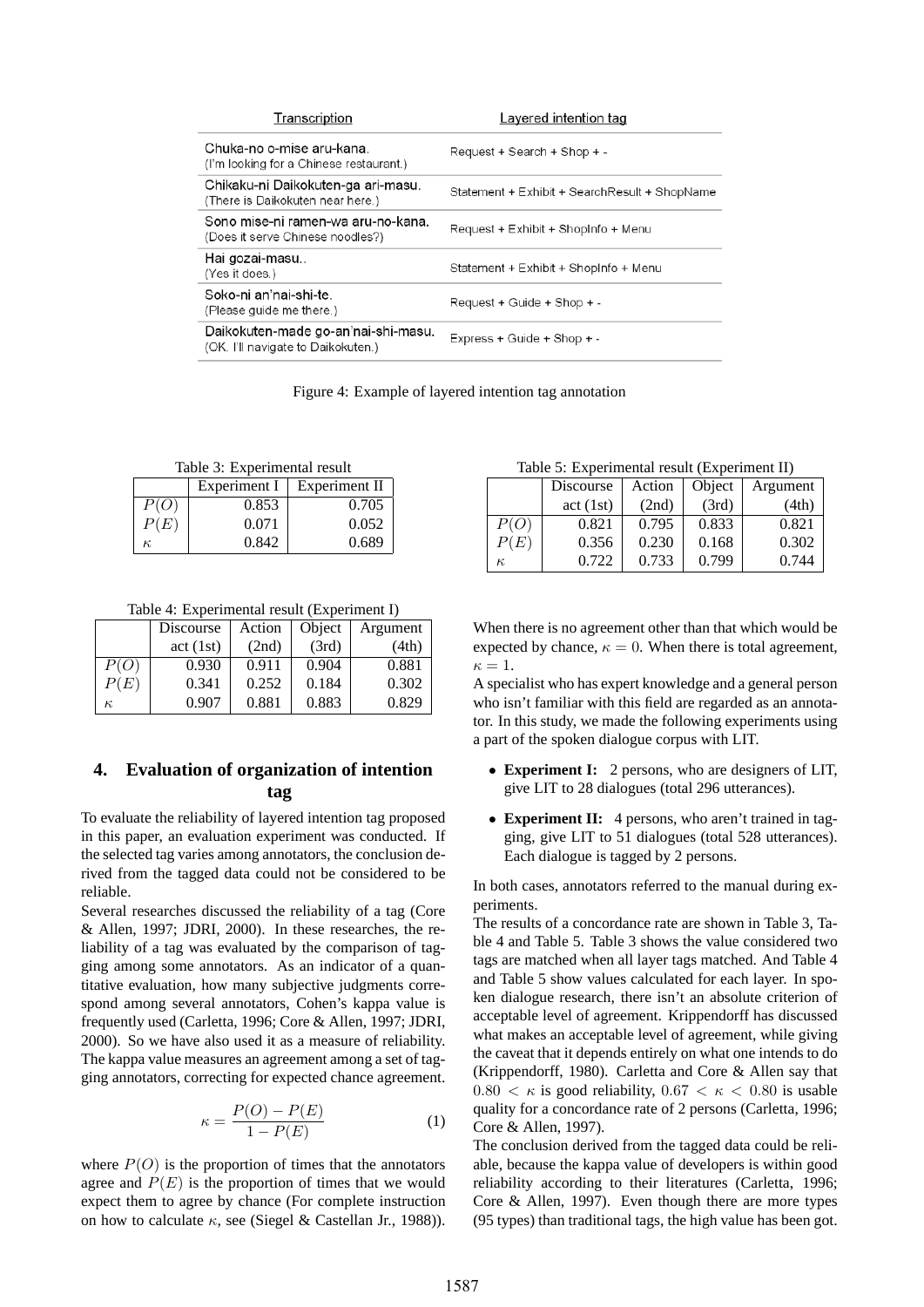The use of a clear criterion for tag selection could be considered as one reason why we could get such a high value. The kappa values of all layers are within good reliability, so the reliable data could be built on any layers as shown in Table 4. This means that the conclusion from the data which use some layers selectively is reliable.

In the future, when building larger scale corpora with LIT, it is not absolutely necessary that tagging is performed by an expert. Even in the case of annotators who didn't have any prior training for tagging, the kappa values are within usable reliability (see Table 3 and 5) and consequently the proposed speech intention tag can be used for building reliable data even if annotator doesn't have specialized knowledge.

## **5. Conclusion**

This paper describes the design of speech intention tags based on the CIAIR in-car speech dialogue corpus and its evalutation. Compared with the tags used for conventional corpus annotation, this proposed speech intention tag is specialized in spoken dialogue systems. For building a dialogue corpus with LIT, we have used the CIAIR transcribed corpus. For each utterance unit about restaurant search on the corpus, we provided the LIT by hand. At this time, we have tagged for over 35,000 utterance units. As a result of an evaluation experiment, we confirmed that reliable data could be built.

The spoken dialogue corpus with speech intention tag built in this way can be widely used from basic research to applications of spoken dialogue. In particular, this would play an important role from the viewpoint of practical use of spoken dialogue corpora. We have already obtained the results of discourse analysis (Irie et al., 2003; Kato et al., 2005; Kishida et al., 2003), speech intention understanding (Irie et al., 2004), and development of a spoken dialogue system (Hayashi et al., 2004).

In future work, this dialogue corpus will be effectively utilized for not only realization of robust spoken dialogue systems, but also analysis of the relation between spoken language grammar and speech intention, acquisition of dialogue grammar and knowledge acquisition, and so on.

## **6. Acknowledgments**

The authors would like to thank all members of CIAIR, Nagoya University for their contribution to the construction of the in-car spoken dialogue corpus. They are grateful to Mr. Hiroya Murao of Sanyo Electric Co., Ltd. for valuable comments on tag design. This research was partially supported by the Grant-in-Aid for Scientific Research (No. 15300045) of the Ministry of Education, Science, Sports and Culture, Japan.

## **7. References**

- J. Alexandersson, B. Buschbeck-Wolf, T. Fujinami, E. Maier, N. Reithinger, B. Schmitz and M. Siegel. (1997). Dialogue acts in verbmobil-2. *Verbmobile Report* 204.
- J. Allen and M. Core. (1996). draft of DAMSL: dialog act markup in several layers.<sup>1</sup>
- J. L. Austin. (1962). *How to do things with words.* Harvard Univ. Press.
- J. Carletta. (1996). Assessing agreement on classification tasks. *Computational Linguistics*, Vol.22, No.2, pp.249- 254.
- M. G. Core and J. F. Allen. (1997). Coding dialogs with the DAMSL annotation scheme. *Proceedings of the American Association for Artificial Intelligence Fall Symposium on Communicative Action in Humans and Machines*, pp. 28-35.
- T. Fukada, D. Koll, A. Waibel and K. Tanigaki. (1998). Probabilistic Dialogue Act Extraction for Concept Based Multilingual Translation Systems. *Proceedings of the 5th International Conference on Spoken Language Processing*, Vol.6. pp.2771-2774.
- K. Hayashi, Y. Irie, Y. Yamaguchi, S. Matsubara and N. Kawaguchi. (2004). Speech Understanding, Dialogue Management and Response Generation in Corpus-Based Spoken Dialogue System. *Proceedings of the 8th International Conference on Spoken Language Processing*.
- Y. Irie, N. Kawaguchi, S. Matsubara, I. Kishida, Y. Yamaguchi, K. Takeda, F. Itakura and Y. Inagaki. (2003). An advanced Japanese speech corpus for in-car spoken dialogue research. *Proceedings of International Conference on Speech Databases and Assessment*, pp.209-216.
- Y. Irie, S. Matsubara, N. Kawaguchi, Y. Yamaguchi and Y. Inagaki. (2004). Speech Intention Understanding based on Decision Tree Learning. *Proceedings of the 8th International Conference on Spoken Language Processing*.
- JDRI: The Japanese Discourse Research Initiative JDRI. (2000). Japanese Dialogue Corpus of Multi-level Annotation. *Proceedings of 1st SIGdial Workshop on Discourse and Dialogue*.
- S. Kato, S. Matsubara, Y. Yamaguchi and N. Kawaguchi. (2005). Dialogue Structure Annotation of In-car Speech Corpus based on Speech-Act Tag. *Proceedings of International Conference on Speech Databases and Assessment*, pp.159-163.
- N. Kawaguchi, S. Matsubara, K. Takeda and F. Itakura. (2001). Construction of speech corpus in moving car environment. *Proceedings of the 7th European Conference on Speech Communication and Technology*, pp.2027- 2030.
- N. Kawaguchi, S. Matsubara, K. Takeda and F. Itakura. (2002). Multi-dimensional data acquisition for integrated acoustic information research. *Proceedings of the 3rd International Language Resources and Evaluation Conference*, pp.2043-2046.
- N. Kawaguchi, S. Matsubara, Y. Yamaguchi, K. Takeda and F. Itakura. (2004). CIAIR in-car speech database. *Proceedings of the 8th International Conference on Spoken Language Processing*.
- I. Kishida, Y. Irie, Y. Yamaguchi, S. Matsubara, N. Kawaguchi and Y. Inagaki. (2003). An advanced Japanese speech corpus for in-car spoken dialogue research. *Proceedings of the 8th European Conference on Speech Communication and Technology*, pp.1581-1584.
- K. Krippendorff. (1980). *Content Analysis: An introduction to its methodology*. Sage Publication.

<sup>1</sup> http://www.cs.rochester.edu/research/cisd/resources/damsl/ RevisedManual/RevisedManual.html